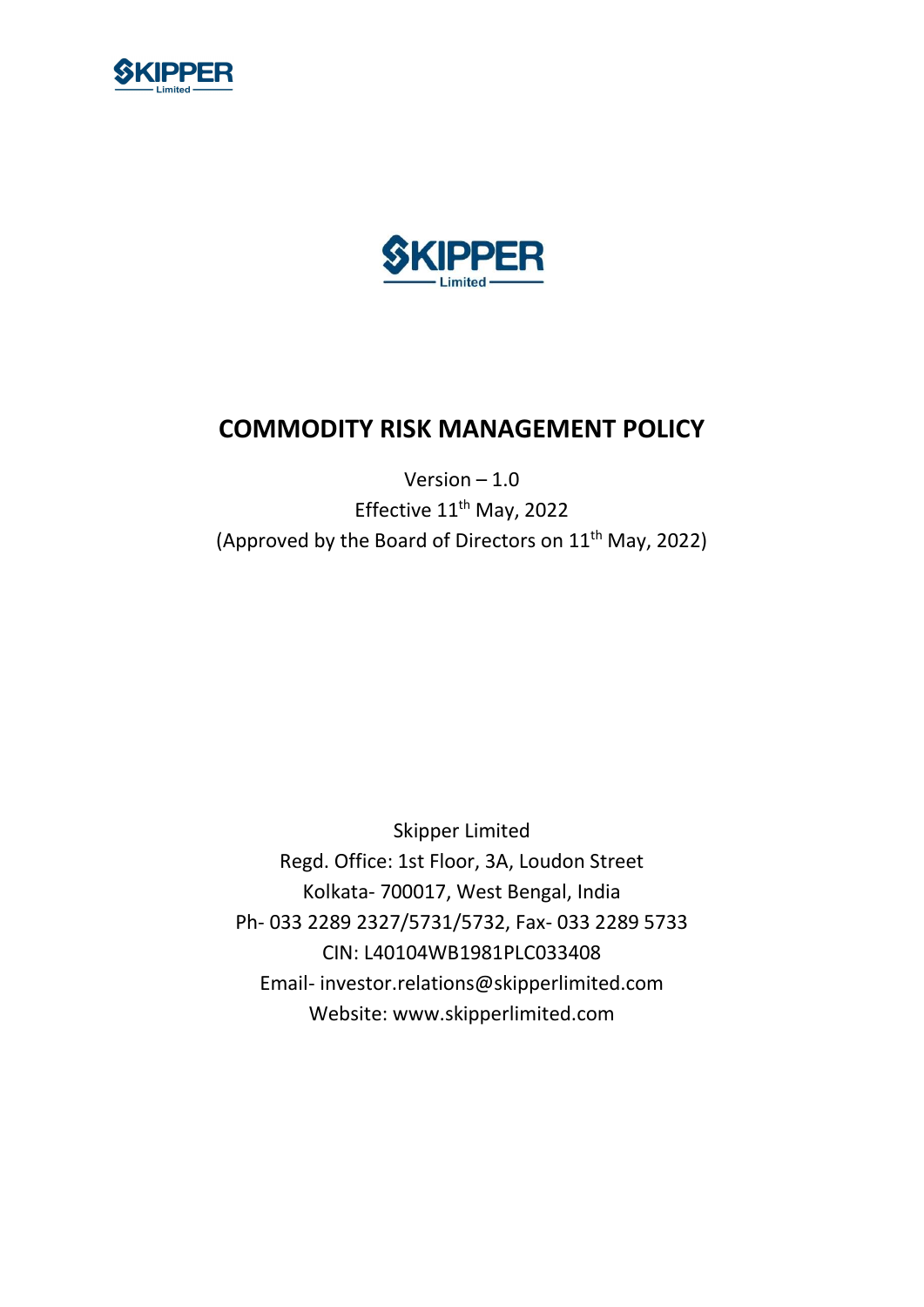

# Commodity Risk Management Policy

#### 1. Preface and Objective

- A. Skipper Limited established in 1981 is one of the leading companies in the Power Transmission & Distribution and the Polymer segment. With over 40+ years of domain knowledge it is largest in India and tenth globally basis the manufacturing capacity. Skipper differentiates its offerings with high quality but cost effective solution for infrastructure providers and telecom operators. Its international footprint spans across continents such as Latin America, Europe, and Africa and is spread across 45+ countries with presence across sub-segments such as Towers, EPC, Monopoles, Poles and Railway Electrification Structures.
- B. The major raw material for us is MS & HT Grade Steel Billets, apart from other materials like Zinc and Aluminium. Since most of our EPC contracts are fixed type in nature with average execution period in the range of 12-18 months, we stand exposed to commodity price volatility. All of these commodities are actively traded and priced in LME / CME and their reference prices are used as benchmark for pricing our supply contract and agreements. Considering these metals can be hedged in overseas markets where correlation is good with domestic prices. Futures, forwards, options and option structures can be used as a hedge instrument in this scenario.
- C. Commodity Risk Management Policy provides the framework to identify, manage, mitigate, monitor potential risk pertaining to fluctuations in Commodity prices. The Policy also provides guidance for hedging, regulatory and internal compliance, operations etc related to Commodity price risk management.
- D. The policy will be effective from 11<sup>th</sup> May, 2022.
- E. The policy to be reviewed and amended from time to time but any changes in the policy will require prior approval of the Board. However, in case of exigency, the Commodity Risk Management Committee (CRMC) is empowered to make valid amendments in the risk management policy and put up the changes to the Board for ratification at the immediate next Board meeting.
- F. Objective of this risk management policy is to provide a framework for risk identification, risk measurement, risk mitigation, risk monitoring, ensuring regulatory compliance, internal compliance and accounting related to hedging. While an optimum balance must be achieved between risk mitigation and cost saving/Profitability enhancement, the primary objective will be to contain the risk pertaining to commodity price fluctuation.

#### 2. Risk identification and measurements

The Buy side risk mainly involves the rise in the commodity price which leads to higher raw material costs again leading to possible fall in the profit margins.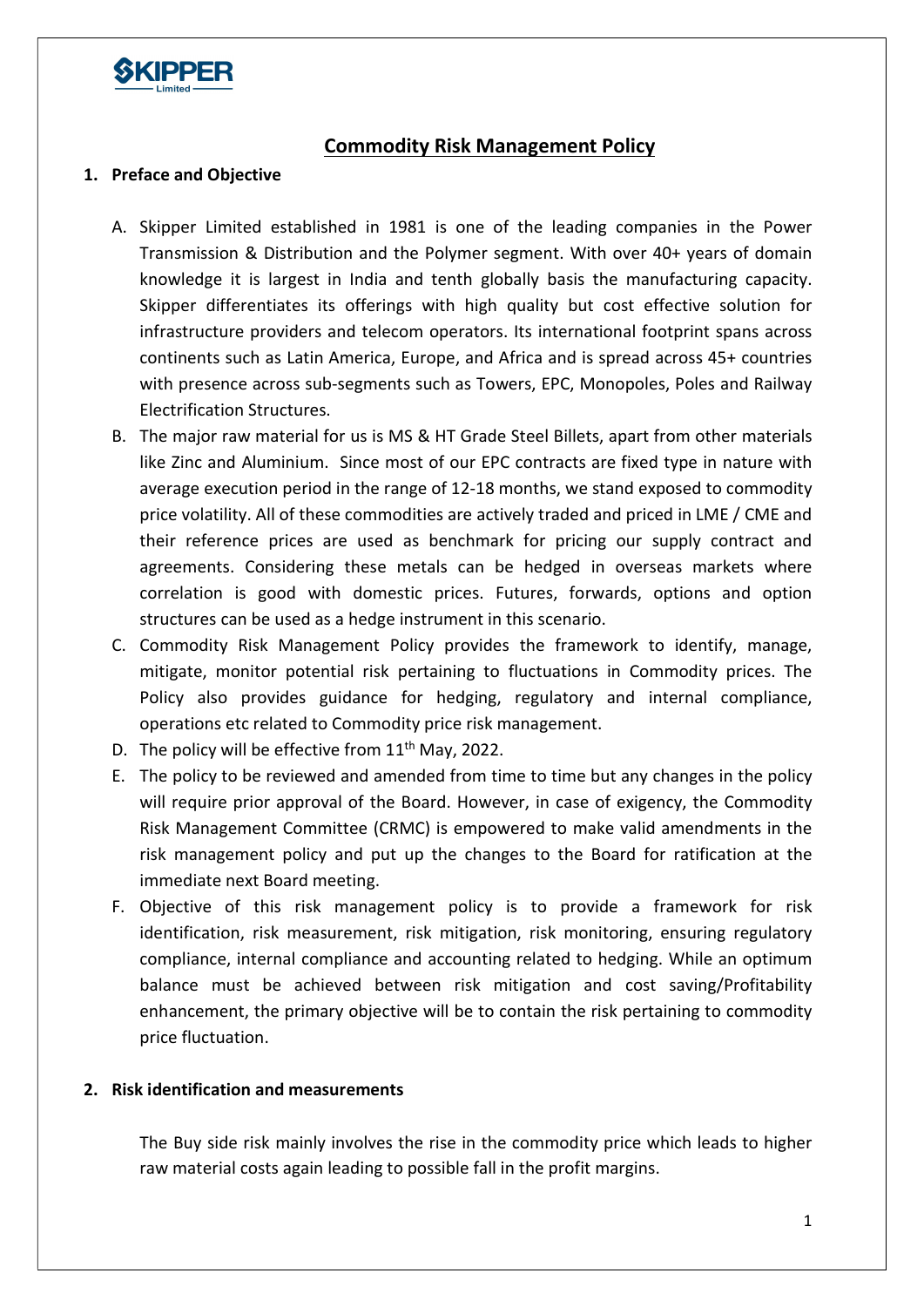

Such commodity price risk would be measured as tenor bucket wise, gross and net open exposure. For each and every commodity the measurement of hedges and exposures will be done in a tabulated manner as per given table.

| <b>Buy Side</b>                               | <b>Total</b> | 1M   | 2M                       | 3M   | 4M                       | 5M   | 6M   | 7M   | <b>8M</b> | 9M   | 10M  | <b>11M</b> | 12M  |
|-----------------------------------------------|--------------|------|--------------------------|------|--------------------------|------|------|------|-----------|------|------|------------|------|
| <b>Exposure in</b><br>tons                    | 57000        | 5000 | 4000                     | 6000 | 2000                     | 4000 | 5000 | 5000 | 5000      | 3000 | 6000 | 7000       | 5000 |
| <b>Hedged</b><br>in<br>tons                   | 9000         | 2000 | 4000                     | 1000 | 2000                     |      |      |      |           |      |      |            |      |
| <b>Net Open</b><br><b>Exposure in</b><br>tons | 48000        | 3000 | $\overline{\phantom{a}}$ | 5000 | $\overline{\phantom{a}}$ | 4000 | 5000 | 5000 | 5000      | 3000 | 6000 | 7000       | 5000 |

#### 3. Structure & Framework and risk reporting

Skipper will constitute following roles to carry out specific responsibilities of risk management. The detailed roles and responsibilities are listed in Annexure  $-1$ .

- A. The Board will be the Owner of this policy and will perform following strategic roles
	- i. Review price risks, exposures, economic and market scenario on a quarterly basis.
	- ii. Provide broad guidelines to Risk Management Committee (CRMC)
	- iii. Review the Policy once annually unless there is specific requirement to review earlier.

Commodity Risk Management Committee (CRMC) will be constituted comprising of following members:

- i. Name 1: Mr Sharan Bansal, Director
- ii. Name 2: Mr Sajan Kumar Bansal, Managing Director
- iii. Name 3: Mr Aditya Dujari, Head Investor Relations

CRMC will be responsible for implementation of the policy including providing operational guidelines and monitoring decisions and performance related to risk management.

B. Execution:

Following individuals are authorized by the Board to execute/unwind transactions. Their individual permissible products and per day transaction limits are captured below for Skipper. As and when, the Board amends the list of authorised individuals, the same needs to be updated in the RMP.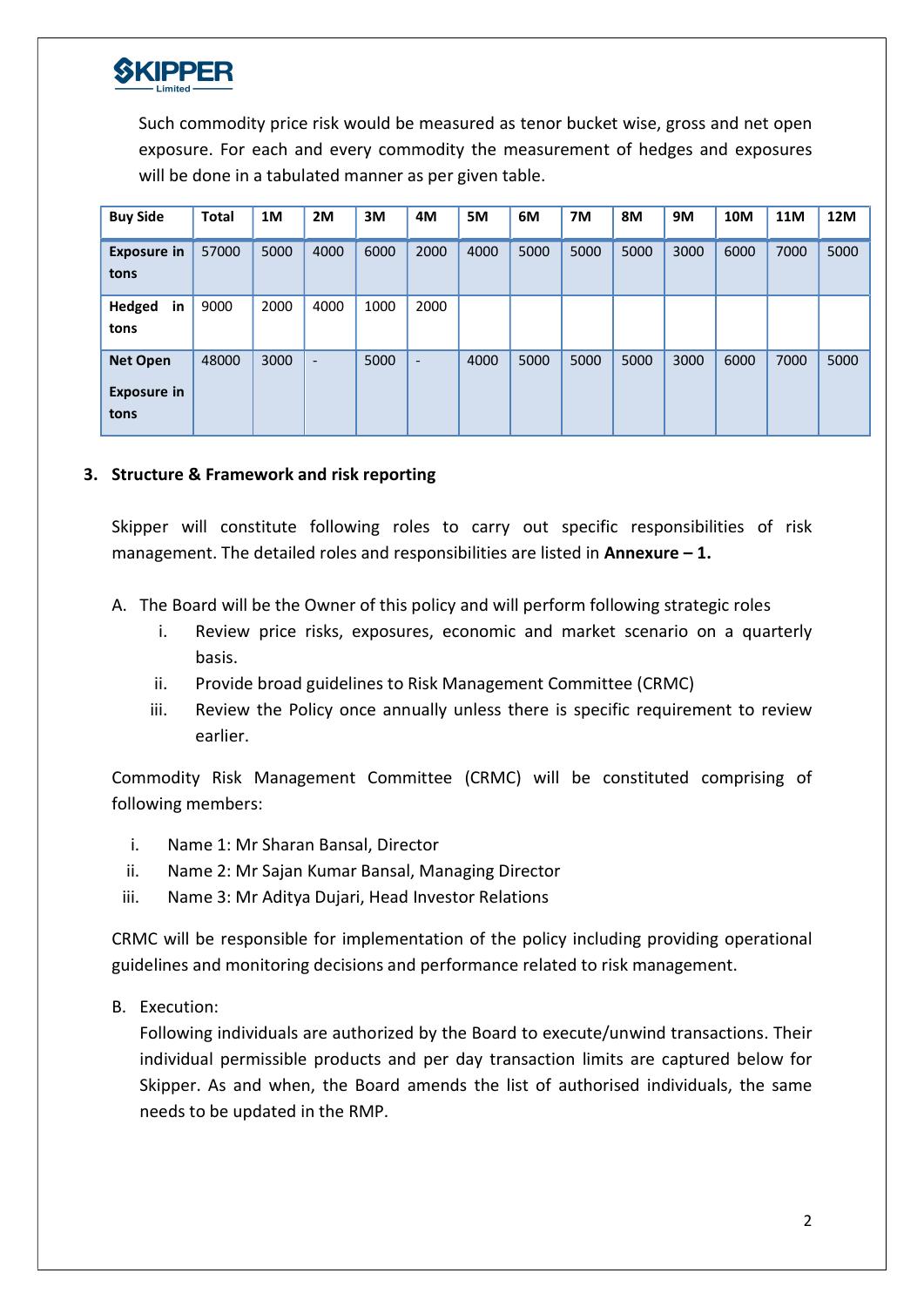

| <b>Name</b>                 | <b>Products</b>                                                                  | Authorisation                                                                                         |  |  |  |  |  |  |
|-----------------------------|----------------------------------------------------------------------------------|-------------------------------------------------------------------------------------------------------|--|--|--|--|--|--|
| and/or Sri Sharan<br>Bansal | Mr. Aditya Dujari $Raw$ materials and/or <sup>1</sup><br>Semi- finished products | Jointly by Sri Sharan Bansal, Executive<br>Director & CFO, Mr. Aditya Dujari,<br>Authorised signatory |  |  |  |  |  |  |

# 4. Hedging

- A. Skipper will engage in hedging of commodity price risk on an on-going basis. For the purpose of risk management, Skipper will exercise a mix of judgement and discipline and will evaluate all possible scenarios of price movements while making decisions. Skipper will judiciously use a right combination of approved hedge instruments to achieve appropriate rate for the commodity purchases for the year and try to reduce the hedge cost for the payables. Overall, objective of hedging in Skipper is to optimise by attempting to reduce risk and price.
- B. Hedge Counterparty
	- i. Skipper can take the hedge from any recognised exchange approved broker, Banks/Institutions providing commodity hedging solutions in LME/CME/SHFE/SGX and OTC.
- C. Hedge Instruments

Here is the list of permissible hedge instruments and instruments which cannot be used.

#### Permissible hedge instruments

- i. Spot/cash
- ii. Forward contracts
- iii. Exchange traded Futures
- iv. Buying of vanilla Call options and Put Options
- v. RBI approved option structures like call spreads, seagulls, range forwards.

#### Instruments/Structures not allowed

- i. Leveraged structures like 1:2 forwards
- ii. Simple sold calls or sold put options without any bought option
- iii. Any combination of calls and puts apart from what has been mentioned as specifically allowed.
- D. Cancellation, Rebooking, Early utilisation, and Rollover

While Skipper is not allowed to trade in commodity, the company is allowed to cancel and rebook a hedge as required to meet the policy guidelines on hedge ratio on open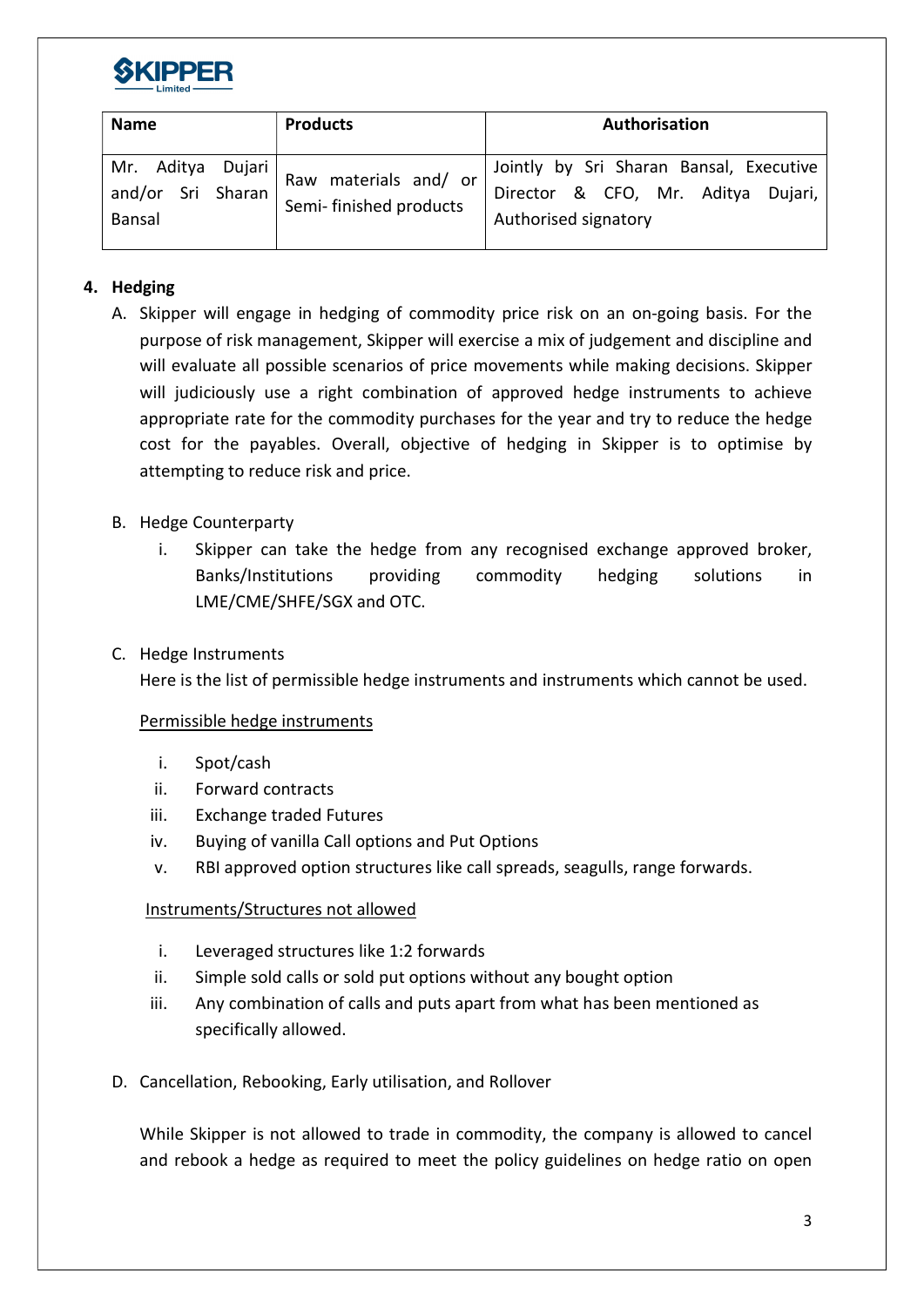

positions or to mitigate risk for the company. To reiterate such cancellation and rebooking has to be done within permitted RBI guidelines.

Skipper can early utilise a hedge contract when actual receipt/payment happens earlier than envisaged date for which hedge is taken. Skipper can also rollover (cancel and rebook) a hedge contract when the related underlying receipt/payment is delayed for some reason.

- E. Benchmarking and Hedge Strategy for Exposures
	- i. Hedge strategy applicable for purchases of Steel
		- a. Purchases to be managed based on order placed (includes both invoiced and non-invoiced portion).
	- b. Minimum hedge has to be 10% of the invoiced order. Maximum hedge can be up to 100%.
	- c. Even Skipper can hedge its anticipated exposures in addition to actual underlying if required and decided by CRMC.
	- d. Skipper will hedge as and when required.
	- e. Front office can use futures, forwards or option structures for hedging.
	- f. Hedging can be done using a) Futures/forwards b) Plain premium paid options c) Cost reduction structures like Seagulls and Call spreads, range forwards
- F. MTM policy:
	- i. MTM of the hedges will be generated and evaluated by the hedging team on regular basis and at least on weekly basis.
	- ii. Company may take help of external consultants / calculators for generating MTM
	- iii. RMC will evaluate MTM on a monthly basis
	- iv. Since the company is engaging into hedging, there won't be any need for compulsory cancellation however depending on the MTM and market dynamics, company may take necessary action.

| <b>Buy Side</b>                                  | Total  | 1M   | 2M                       | 3M   | 4M   | 5M   | 6M   | <b>7M</b> | <b>8M</b> | 9M   | 10M  | 11M  | <b>12M</b> |
|--------------------------------------------------|--------|------|--------------------------|------|------|------|------|-----------|-----------|------|------|------|------------|
| <b>Exposure</b><br>in tons                       | 57000  | 5000 | 4000                     | 6000 | 2000 | 4000 | 5000 | 5000      | 5000      | 3000 | 6000 | 7000 | 5000       |
| <b>Hedged</b><br>in tons                         | 9000   | 2000 | 4000                     | 1000 | 2000 |      |      |           |           |      |      |      |            |
| <b>Net</b><br>Open<br><b>Exposure</b><br>in tons | 48000  | 3000 | $\overline{\phantom{a}}$ | 5000 | ٠.   | 4000 | 5000 | 5000      | 5000      | 3000 | 6000 | 7000 | 5000       |
| <b>Hedged</b>                                    | 1222.2 | 1300 | 1250                     | 1100 | 1150 |      |      |           |           |      |      |      |            |

4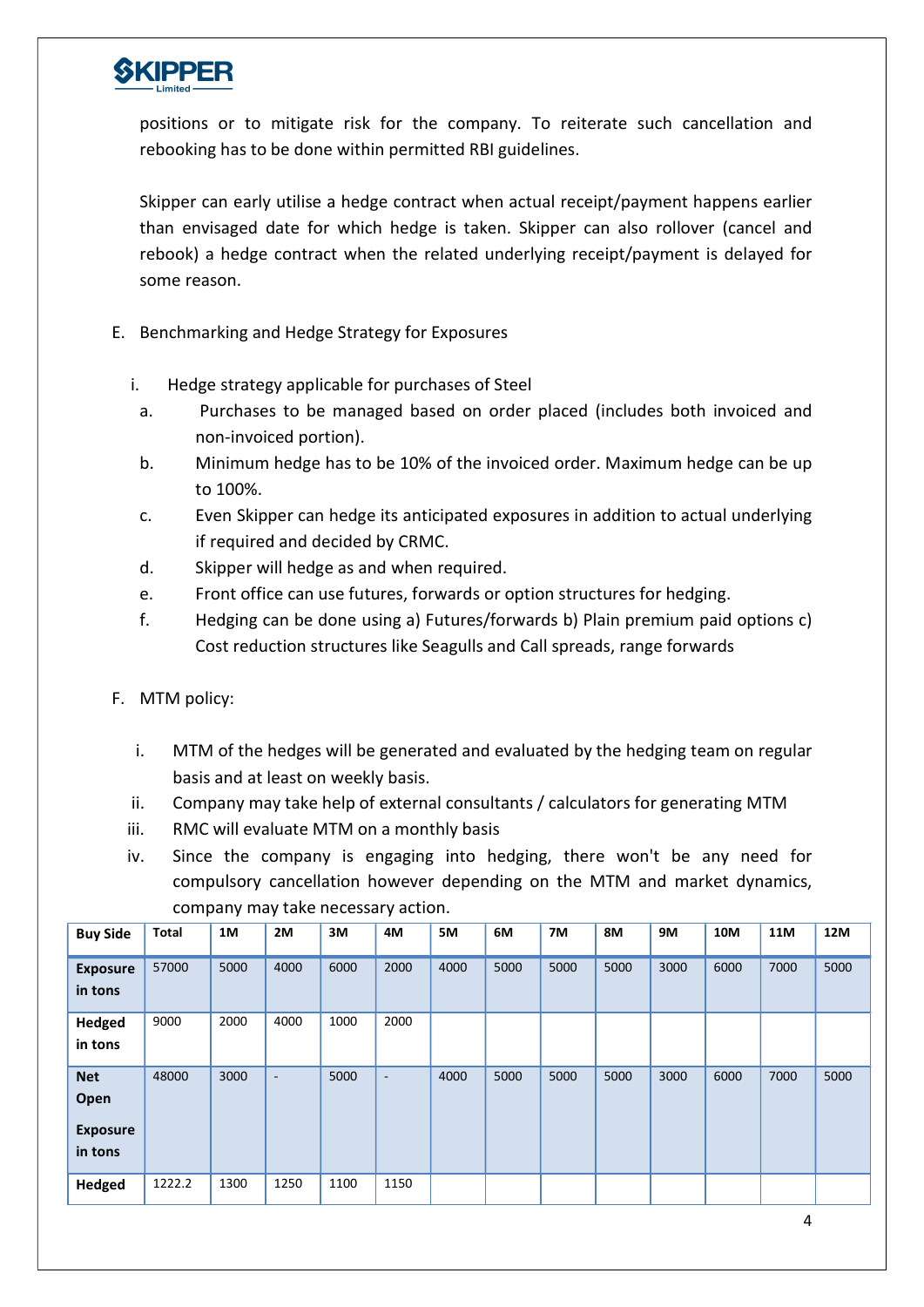

| rate       |        |       |       |       |                 |  |  |  |  |
|------------|--------|-------|-------|-------|-----------------|--|--|--|--|
| <b>MTM</b> | 171000 | 80000 | 88000 | 75000 | $\sim$<br>72000 |  |  |  |  |

## 5. Regulations

- A. Regulations and Compliance
	- i. Primarily, the guidelines impacting commodity risk management emanate from various circulars and notifications issued by RBI and other authorities such as
		- o Hedging of commodity price risk and freight risk in overseas markets (RBI direction).
		- o Amendments under FEMA
		- o Circulars from DBOD on appropriateness and suitability
		- o Guidelines on accounting from ICAI, RBI etc.
	- ii. Skipper will comply with all regulatory requirements.
	- iii. CRMC will monitor the regulatory developments and recommend necessary changes in the policy in order to comply to such changes in the guidelines.
	- iv. Any issue, where regulation is conflicting or unclear, Skipper will seek clarification from the concerned authority before acting upon it.
	- v. All standard exchange traded futures and options (purchases only) are permitted. If the risk profile warrants, Skipper may also use OTC contracts. It is also open to Skipper to use combinations of option strategies involving a simultaneous purchase and sale of options as long as there is no net inflow of premium direct or implied, subject to the guidelines
		- o Writing of options by the users, on a standalone basis is not permitted. Users can however, write options as part of cost reduction structures, provided, there is no net receipt of premium.
		- o Leveraged structures, Digital options, Barrier options and any other exotic products are not permitted.
		- o The delta of the options should be explicitly indicated in the term sheet.
		- $\circ$  The portion of the structure with the largest notional should be reckoned for the purpose of underlying.
		- $\circ$  AD Category -I banks may stipulate additional safeguards, such as, continuous profitability, etc. depending on the scale of operations and risk profile of the users.
	- vi. Skipper should open a Special Account with the AD Category-I bank. All payments/receipts incidental to hedging may be effected by the AD Category-I bank through this account without further reference to the Reserve Bank.
- vii. A copy of the Broker's Month-end Report(s), duly confirmed/countersigned by the Skipper's Financial Controller should be verified by the bank to ensure that all offshore positions are/were backed by physical exposures.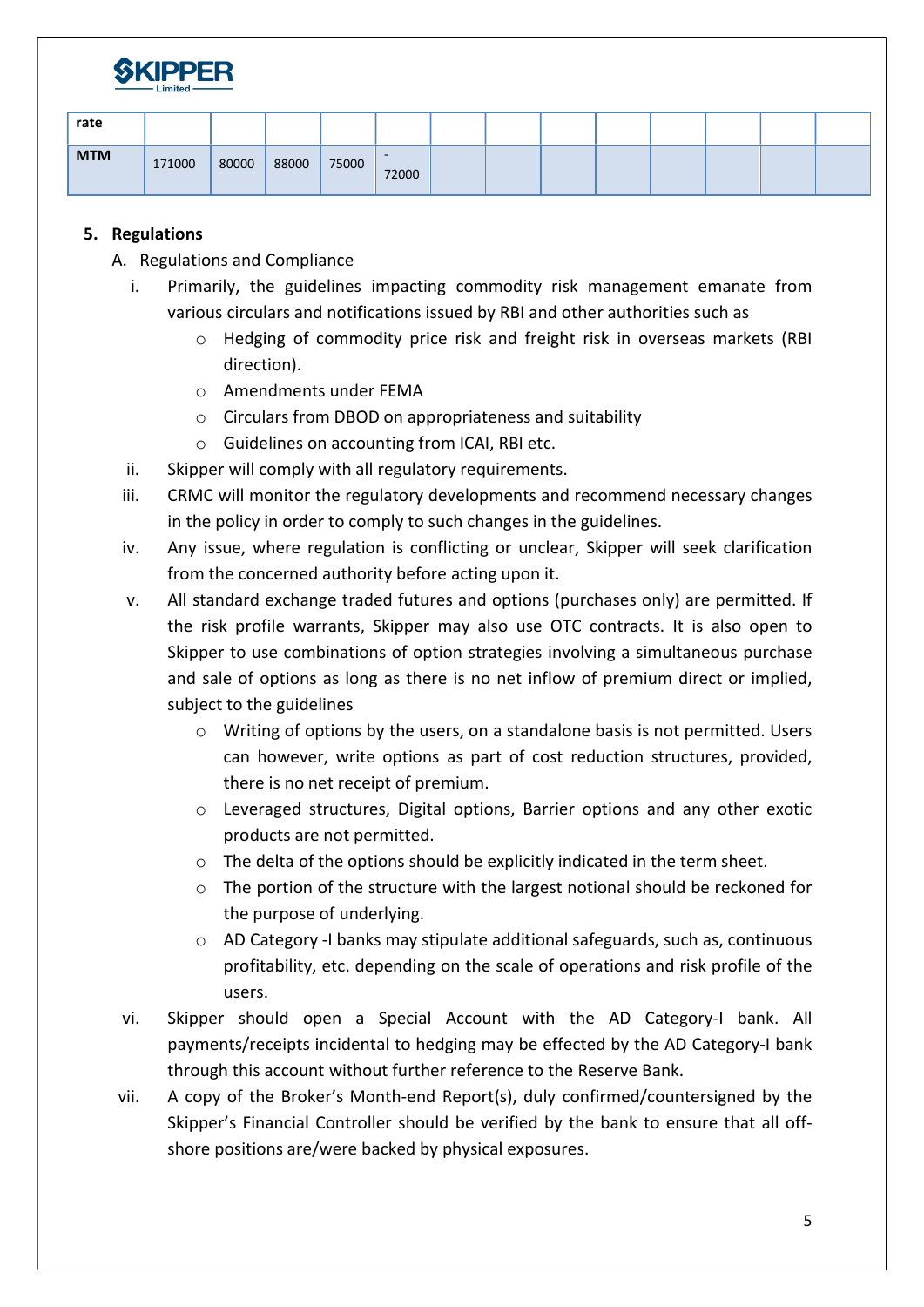# **SKIPPER**

- viii. The periodic statements submitted by the brokers, particularly those furnishing details of transactions booked and contracts closed out and the amount due/payable in settlement should be checked by Skipper. Un-reconciled items should be followed up with the broker and reconciliation completed within three months.
- ix. Skipper should not undertake any arbitrage/speculative transactions. The responsibility of monitoring transactions in this regard will be that of the AD Category -I bank.
- x. An annual certificate from Statutory Auditors should be submitted by Skipper to the AD Category I bank. The certificate should confirm that the prescribed terms and conditions have been complied with and that the corporate/firm's internal controls are satisfactory. These certificates may be kept on record for internal audit/inspection.